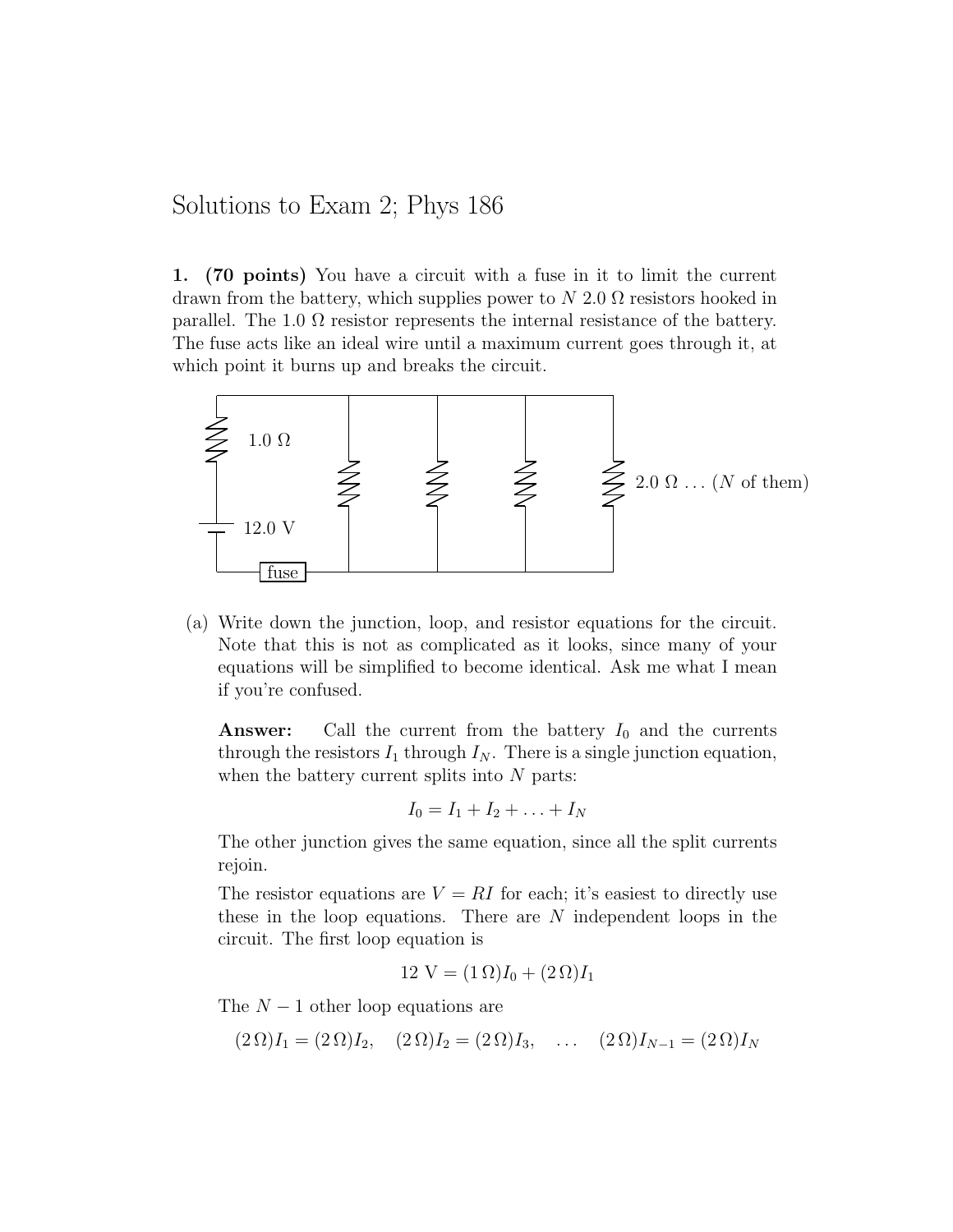All this means is that the split currents are all equal:

$$
I_1=I_2=\ldots=I_N
$$

So we end up with two equations

$$
I_0 = N I_1, \qquad 12 \text{ A} = I_0 + 2 I_1
$$

and three unknowns,  $I_0$ ,  $I_1$ , and N.

(b) If the fuse blows when the current through it is more than 10.0 A, what is the maximum number  $N_{\text{max}}$  of 2.0  $\Omega$  resistors that can be hooked up in this circuit?

**Answer:** We just need to solve our equations for when  $I_0 = 10$  A. In that case,  $I_1 = 10/N_{\text{max}}$  A, and we are left with

12 A = 10 A + 2 
$$
\frac{10}{N_{\text{max}}}
$$
 A

which means that  $N_{\text{max}} = 10$ .

(c) Could you increase  $N_{\text{max}}$  by hooking up a capacitor in series with the  $1.0 \Omega$  resistor? In parallel? Explain.

**Answer:** If you hooked up a capacitor in series, it would charge up, and once it was fully charged, no more charges would be moving on that wire: the current  $I_0$  would become zero. That would not help.

In parallel, again, the capacitor would charge up, and no current would go through afterwards. But that would just leave us with an equivalent of the original circuit after a while, so  $N_{\text{max}}$  would not be affected.

In other words, a capacitor would not do the job, however it is connected.

(d) What does this problem tell you about the consequences of hooking up lots of appliances to a single wall socket by using extension cords?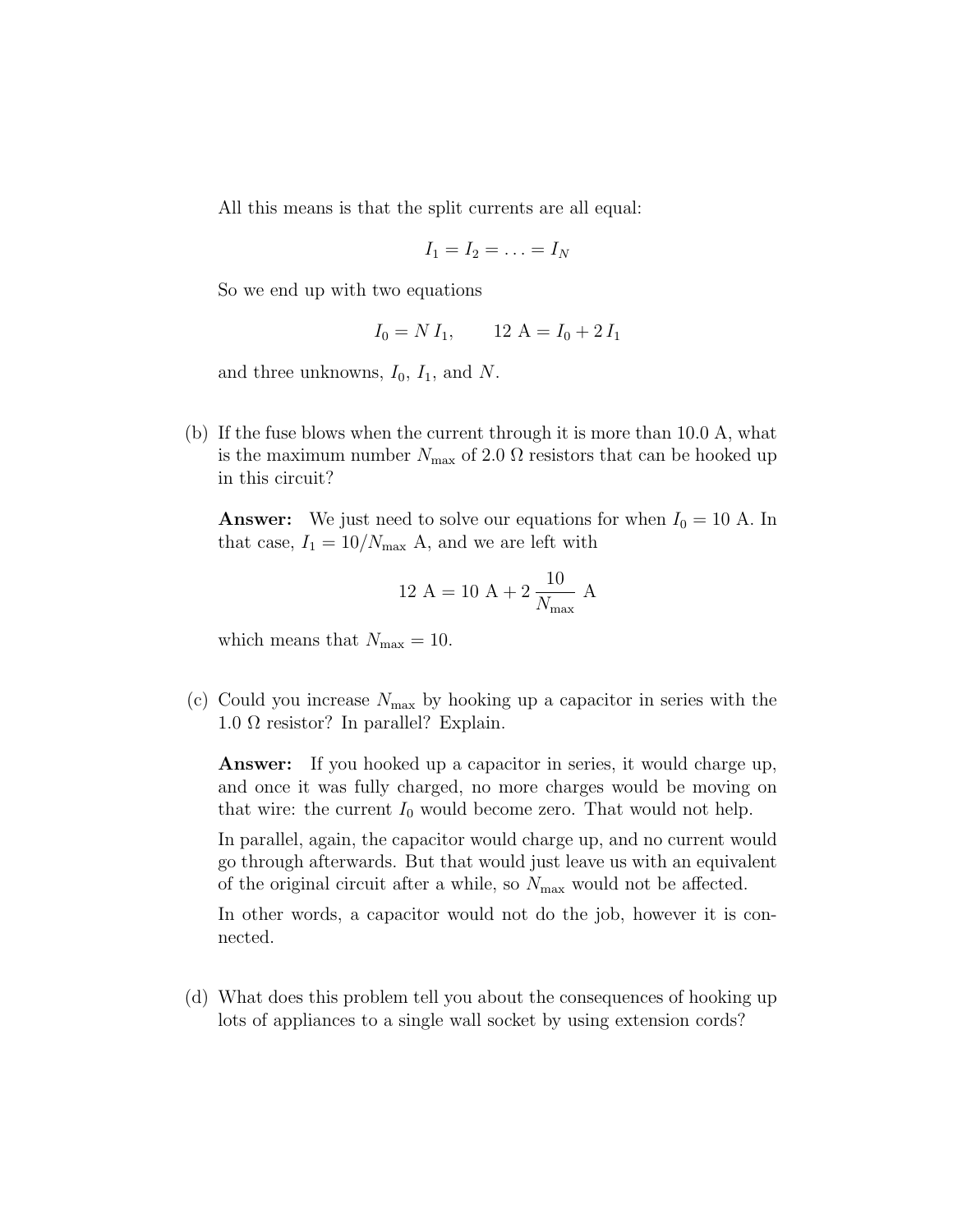**Answer:** If you keep adding appliances, your fuse or circuit breaker will have to break the circuit so you don't draw too much current and start a fire.

2. (30 points) You have an open switch, a battery that supplies a voltage of 5.0 V, a capacitor with  $C = 0.44 \,\mu\text{F}$ , and a resistor  $R_1 = 2.5 \,\Omega$ . On the outer circle below, which has a radius of 0.40 m, arrange these four circuit elements in such a way that you have a single current through everything, and the circuit is circular: fill in the arcs between with non-dotted lines representing ideal wires. Then, on the inner circle, place a resistor with  $R_2 = 1.2 \Omega$ , where this resistor is the only element in another circular circuit with the same center and radius 0.20 m.



(a) At time  $t = 0$ , you close the switch. Draw a qualitative graph of the current  $|I_1|$  in the outer circle. Calculate exact values for  $t = 0$ ,  $t = 1 \,\mu s$ , and  $t = 2 \,\mu s$ .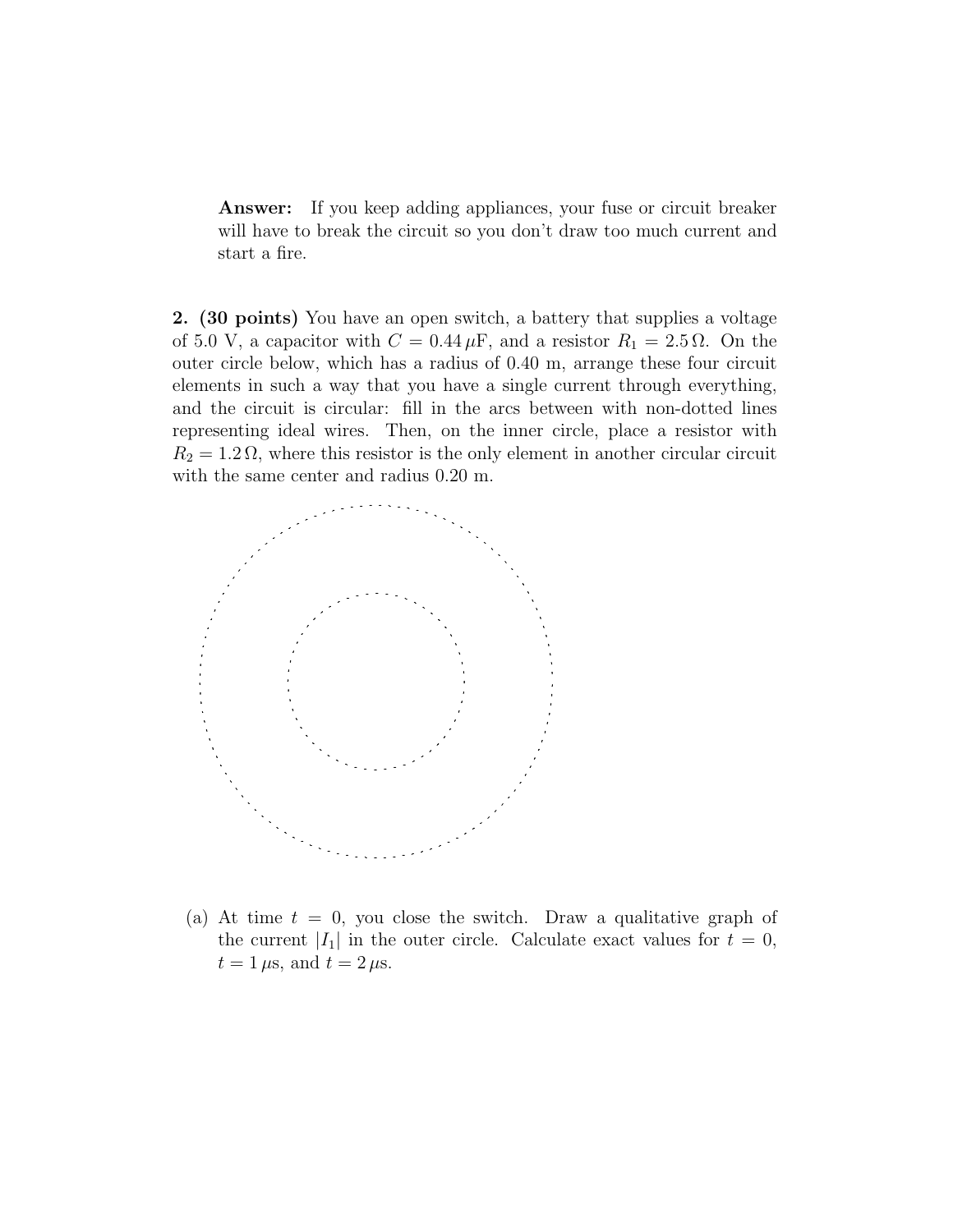

**Answer:** Your circuit will be a circuit that charges up a capacitor. At  $t = 0$ , the voltage across the capacitor will be zero, and the battery voltage will be fall fully across the resistor. The starting current, then, will be  $I_1 = V_1/R_1 = 5 \text{ V}/2.5 \Omega = 2 \text{ A}.$ 

As time passes, the current will show the characteristic exponential decay, with  $I_1 = (V_1/R_1) e^{-t/\tau}$ , where the time scale  $\tau = R_1 C_1$  $(0.44 \,\mu s)(2.5 \,\Omega) = 1.1 \,\mu s$ . Doing the calculations,

$$
I_1(1 \,\mu s) = (2 \,\text{A}) e^{-1/1.1} = 0.81 \,\text{A}, \qquad I_1(2 \,\mu s) = (2 \,\text{A}) e^{-2/1.1} = 0.32 \,\text{A}
$$

The graph is, naturally, an exponential decay curve.

(b) Indicate, on the diagram with the circles, the direction of the magnetic field produced by  $I_1$ , both inside and outside of the outer circuit.

Answer: The direction will be according to the right-hand rule, and will depend on the current direction as determined by how you draw the battery. If the current  $I_1$  is clockwise, the magnetic field inside will be into the page.

(c) Now draw a graph of  $|I_2|$ , the current in the inner circle. Make an *estimate* of this current at  $t = 0$ . Use the following math for a rate of change you may need:

$$
\frac{d}{dt}e^{-t/\tau} = -\frac{1}{\tau}e^{-t/\tau}
$$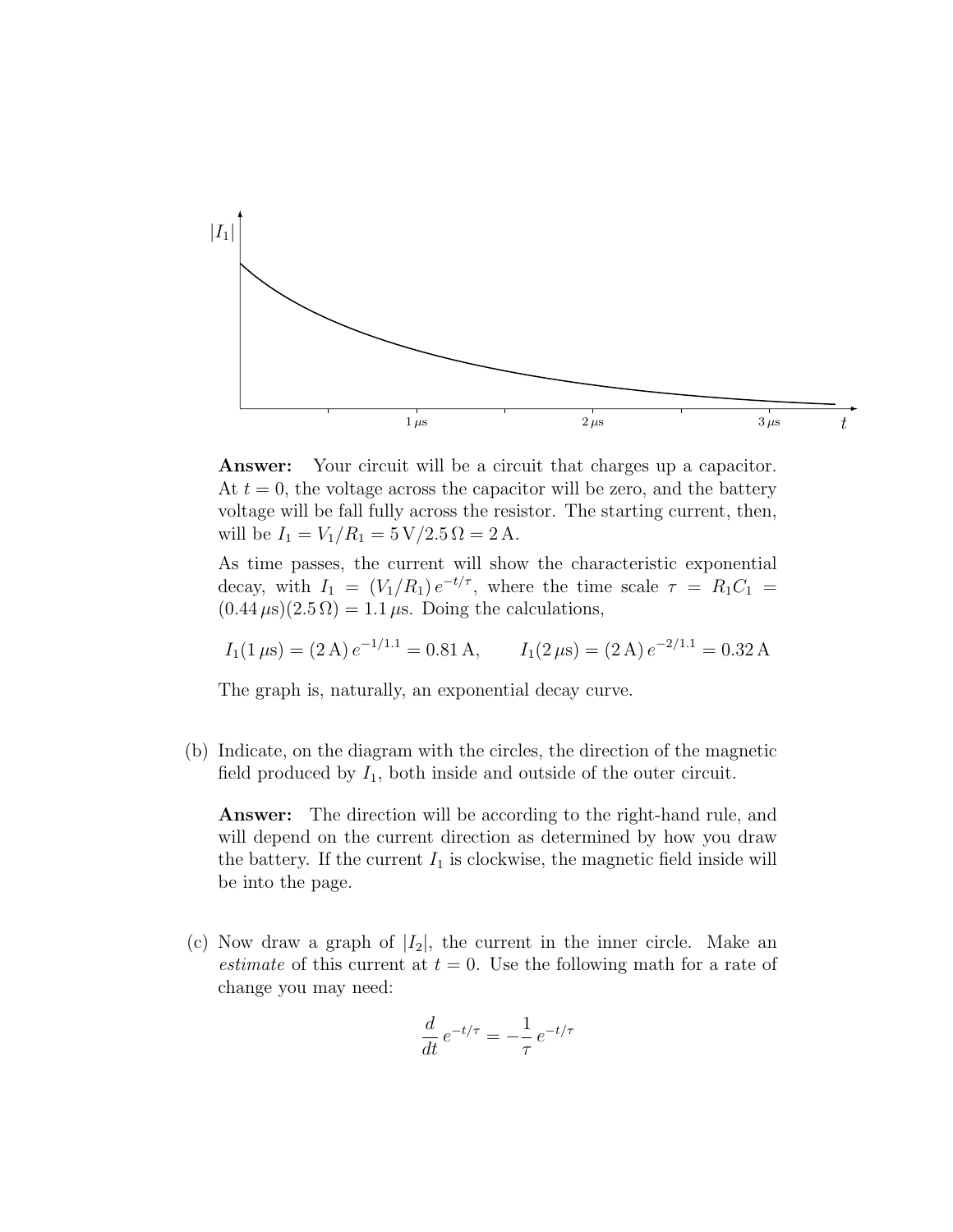

Answer: We can estimate the magnetic field inside the smaller circuit by using the magnetic field magnitude at the center of a circular current. This is  $B = \mu_0 I/2r$ , an option that you did not use in your Assignment 5.1(b). Therefore, the induced current is

$$
\begin{array}{rcl}\n|I_2| &=& \frac{1}{R_2} \left| \frac{d}{dt} \Phi \right| = \frac{1}{R_2} \left| \frac{d}{dt} \left( \frac{\mu_0 I_1}{2r_1} \pi r_2^2 \right) \right| = \frac{V_1}{R_1 R_2} \frac{\pi \mu_0 r_2^2}{2r_1} \left| \frac{d}{dt} e^{-t/\tau} \right| \\
&=& \frac{V_1}{R_1^2 R_2 C_1} \frac{\pi \mu_0 r_2^2}{2r_1} \, e^{-t/R_1 C_1} = (0.30 \, \text{A}) \, e^{-t/R_1 C_1}\n\end{array}
$$

At  $t = 0$ , this current is  $|I_2| = 0.30$  A. Again, the graph will be an exponential decay, with the same time scale  $\tau$  as before.

3. (30 points) Say you're doing the lab where you accelerated and shot a beam of electrons onto a screen. The mass of an electron is  $m_e = 511 \,\text{keV}/c^2$ .

(a) You accelerated the electrons through a voltage difference of up to 5.00 kV on your dial. At  $V_a = 5.00 \text{ kV}$ , then, what is the kinetic energy of the electrons in the beam, in units of keV? Hint: 1 eV is literally the electron charge magnitude  $e$  multiplied by 1 V. Therefore, you shouldn't need any real calculation to get this answer.

**Answer:**  $e(5 \text{ kV}) = 5 \text{ keV}$ .

(b) What fraction of the speed of light are these electrons traveling? Use  $\frac{1}{2}m_e v^2$  for your kinetic energy, as in your homework and the lab.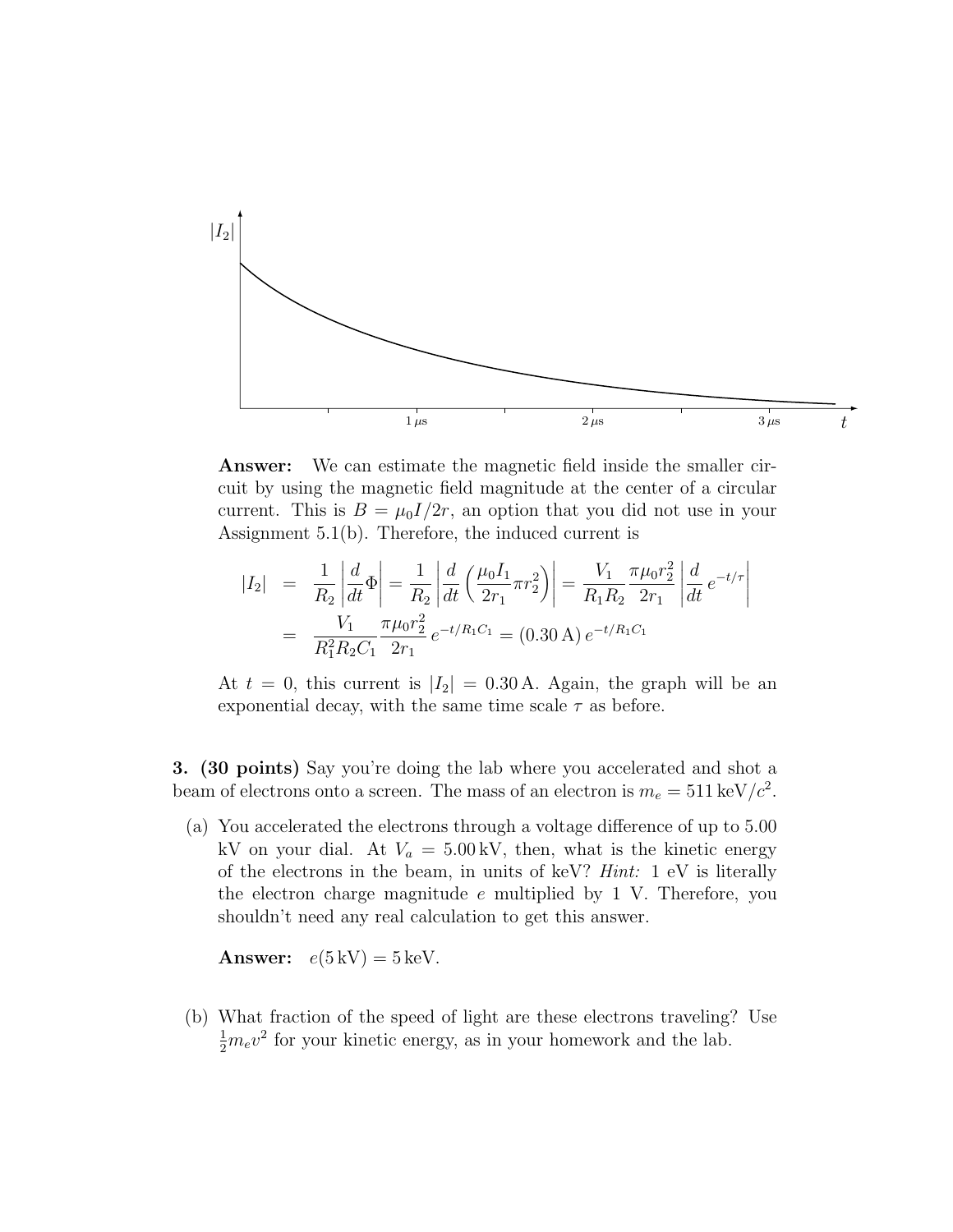Answer: The usual energy conservation gives

$$
5 \,\text{keV} = \frac{1}{2} (511 \,\text{keV}) \frac{v^2}{c^2} \quad \Rightarrow \quad \frac{v}{c} = \sqrt{\frac{2 \cdot 5}{511}} = 0.140
$$

14% of the speed of light. I mentioned that our electrons in the lab were fast.

(c) Recalculate the fraction of the speed of light the electron has, using a more appropriate expression for kinetic energy.

Answer: A more accurate calculation of the speed would go like this. The total energy of the electron is  $\gamma m_e c^2$ , while the energy of an electron at rest, where  $\gamma = 1$ , is  $m_e c^2$ . Therefore, the kinetic energy, which is the additional energy an object has due its motion, must be the difference:  $K = (\gamma - 1)m_e c^2$ . We can use this relativistic form of kinetic energy to recalculate the fraction of the speed of light the electron has.

Here,  $\gamma$  depends on  $v/c$ , so after some algebra,

$$
\frac{v}{c} = \sqrt{1 - \frac{1}{\left(1 + \frac{K}{m_e c^2}\right)^2}} = 0.139
$$

Again, 14% of the speed of light.

(d) Compare your results in (b) and (c). Do you think relativity was important enough to account for in your lab?

Answer: The answers are very similar; you did not need relativity. While very fast, the electrons are not close enough to the speed of light for relativistic effects to become important.

(e) Say you got a lot more expensive equipment that could provide an accelerating voltage of up to  $V_a = 500 \text{ kV}$ . In that case, what would you calculate the speed of the electrons to be (as a fraction of the speed of light) if you used  $K = \frac{1}{2}m_e v^2$ ?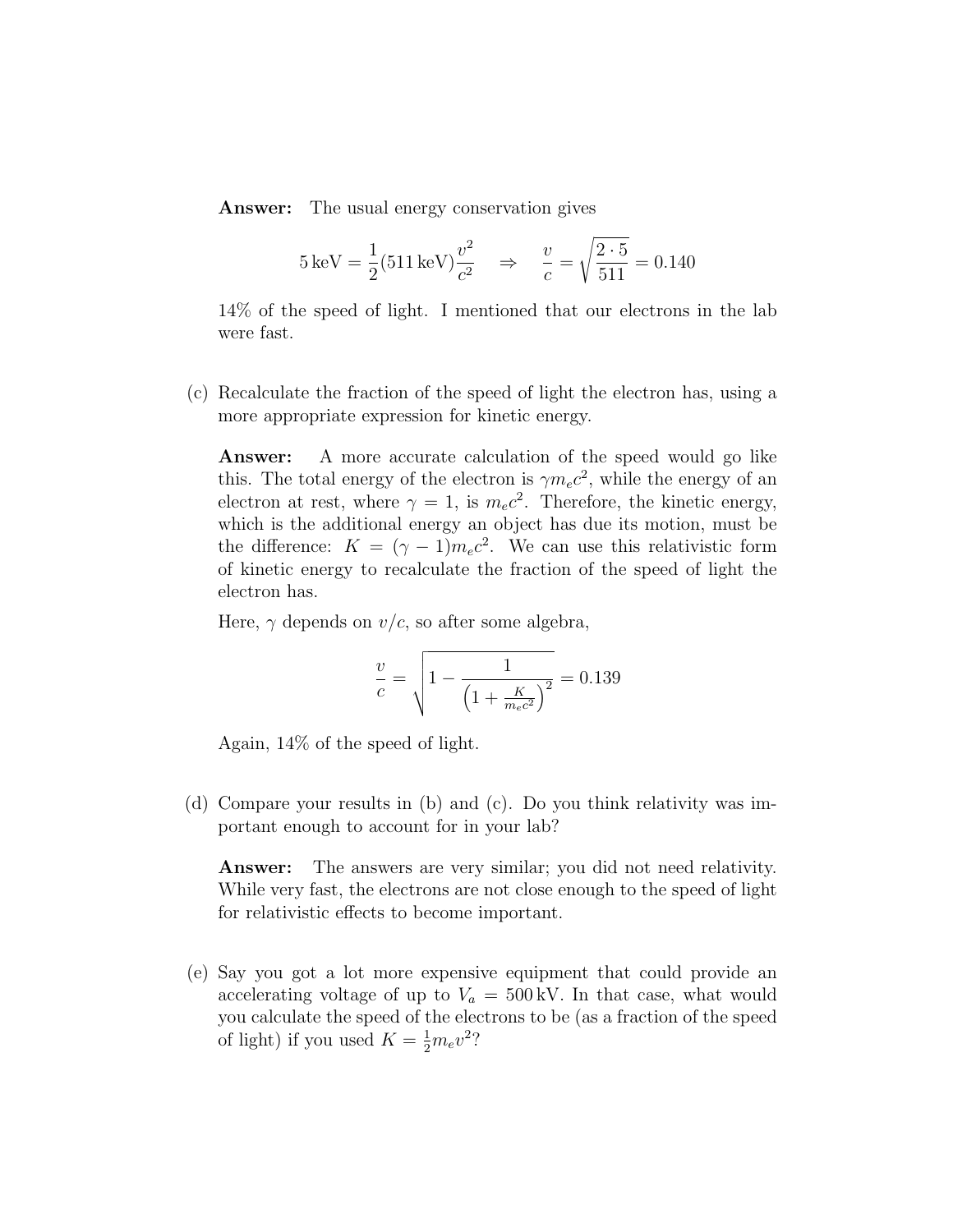Answer: Same calculation:

$$
500 \,\text{keV} = \frac{1}{2} (511 \,\text{keV}) \frac{v^2}{c^2} \quad \Rightarrow \quad \frac{v}{c} = \sqrt{\frac{2 \cdot 500}{511}} = 1.40
$$

140% of the speed of light. That should raise an eyebrow.

(f) Redo the calculation for v as a fraction of the speed of light with  $V_a =$ 500 kV, but now using the correct expression for kinetic energy.

Answer: Same calculation:

$$
\frac{v}{c} = \sqrt{1 - \frac{1}{\left(1 + \frac{K}{m_e c^2}\right)^2}} = 0.863
$$

86% of the speed of light.

(g) Compare your results with different expressions for kinetic energy in (e) and (f) and interpret what they mean.

Answer: Clearly the nonrelativistic calculation is wrong: faster than light? The electrons are now moving close enough to the speed of light that relativity becomes important, and the proper relativistic kinetic energy expression is necessary.

(h) Again,  $V_a = 500 \text{ kV}$ . In the lab reference frame, the copper coils with the current providing the magnetic field were circles with a radius of about  $R = 6.8$  cm. Sketch how the coils look in the electrons' reference frame, and calculate the appropriate dimensions (height, width) for the coil in that frame.

**Answer:** Here,  $\gamma = 1.98$ . The coil is not moving in the lab frame, therefore its dimensions are proper lengths. Length contraction will occur along the direction of motion, so the width will contract down to  $2 \cdot 6.8/1.98 = 6.9 \,\text{cm}$ . The height is perpendicular to the direction of motion, so this will not be contracted, remaining at  $2 \cdot 6.8 = 13.6$  cm.